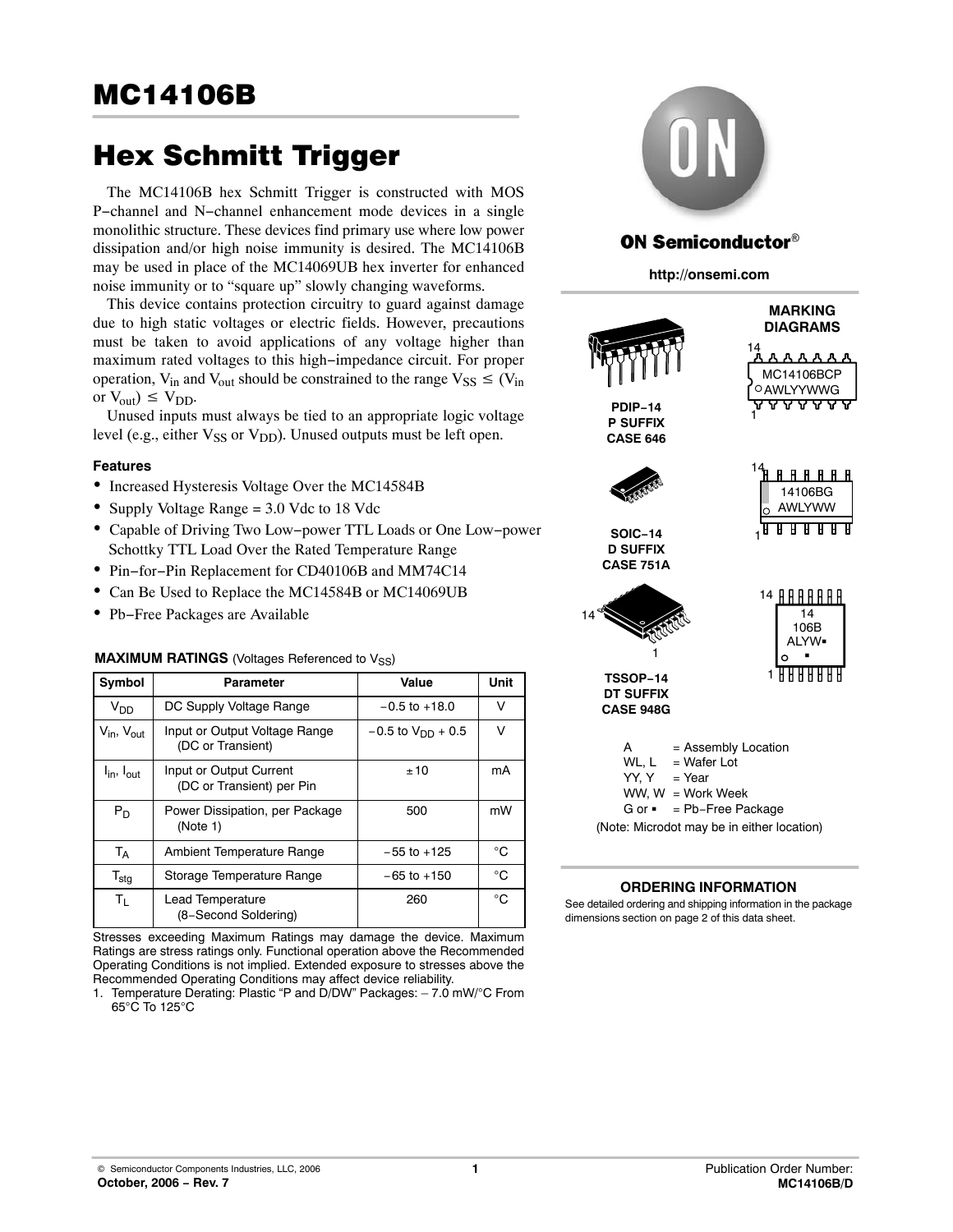<span id="page-1-0"></span>

 $V_{DD}$  = PIN 14<br> $V_{SS}$  = PIN 7

**Figure 1. Logic Diagram**

 $\Rightarrow$ ∣≫—∘  $\sim$ ⊦≫−

## **Figure 2. Equivalent Circuit Schematic (1/6 of Circuit Shown)**

### **ORDERING INFORMATION**

| <b>Device</b> | Package              | Shipping <sup>+</sup> |
|---------------|----------------------|-----------------------|
| MC14106BCP    | PDIP-14              |                       |
| MC14106BCPG   | PDIP-14<br>(Pb-Free) | 25 Units / Rail       |
| MC14106BD     | SOIC-14              |                       |
| MC14106BDG    | SOIC-14<br>(Pb-Free) | 55 Units / Rail       |
| MC14106BDR2   | SOIC-14              |                       |
| MC14106BDR2G  | SOIC-14<br>(Pb-Free) | 2500 / Tape & Reel    |
| MC14106BDTR2  | TSSOP-14*            |                       |
| MC14106BDTR2G | TSSOP-14*            |                       |

†For information on tape and reel specifications, including part orientation and tape sizes, please refer to our Tape and Reel Packaging Specifications Brochure, BRD8011/D.

\*This package is inherently Pb−Free.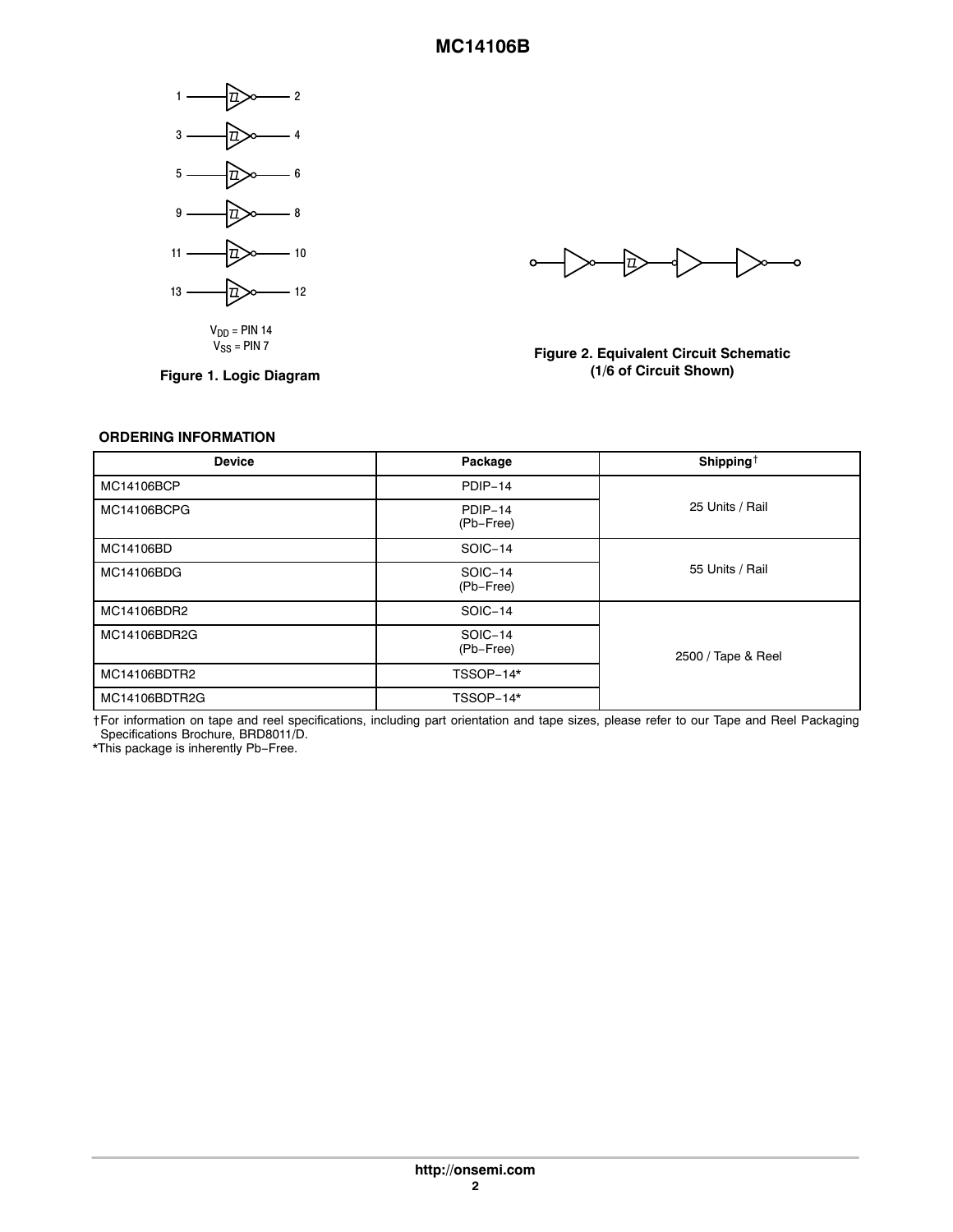| Characteristic                                                                                                                                                                                |                |                        | <b>V<sub>DD</sub></b>                         |                                                             | $-55^{\circ}$ C                                                                                       |                                                                  | $25^{\circ}$ C                                                                                                 |                                                                                                                                                                                  | $125^{\circ}$ C                                             |                                                                                                                             |              |
|-----------------------------------------------------------------------------------------------------------------------------------------------------------------------------------------------|----------------|------------------------|-----------------------------------------------|-------------------------------------------------------------|-------------------------------------------------------------------------------------------------------|------------------------------------------------------------------|----------------------------------------------------------------------------------------------------------------|----------------------------------------------------------------------------------------------------------------------------------------------------------------------------------|-------------------------------------------------------------|-----------------------------------------------------------------------------------------------------------------------------|--------------|
|                                                                                                                                                                                               |                | Symbol                 | Vdc                                           | Min                                                         | Max                                                                                                   | Min                                                              | Typ $(2)$                                                                                                      | Max                                                                                                                                                                              | Min                                                         | Max                                                                                                                         | Unit         |
| Output Voltage<br>$V_{in} = V_{DD}$                                                                                                                                                           | "0" Level      | $V_{OL}$               | 5.0<br>10<br>15                               | $\equiv$<br>$\overline{\phantom{m}}$<br>$\equiv$            | 0.05<br>0.05<br>0.05                                                                                  | $\overline{\phantom{0}}$<br>$\equiv$<br>$\overline{\phantom{0}}$ | 0<br>0<br>0                                                                                                    | 0.05<br>0.05<br>0.05                                                                                                                                                             | $\equiv$<br>$\overline{\phantom{m}}$<br>$\equiv$            | 0.05<br>0.05<br>0.05                                                                                                        | Vdc          |
| $V_{in} = 0$                                                                                                                                                                                  | "1" Level      | <b>V<sub>OH</sub></b>  | 5.0<br>10<br>15                               | 4.95<br>9.95<br>14.95                                       | $\overline{\phantom{0}}$<br>$\equiv$<br>$\equiv$                                                      | 4.95<br>9.95<br>14.95                                            | 5.0<br>10<br>15                                                                                                | $\overline{\phantom{a}}$<br>$\equiv$<br>$\equiv$                                                                                                                                 | 4.95<br>9.95<br>14.95                                       | $\overline{\phantom{0}}$<br>$\overline{\phantom{0}}$<br>$\equiv$                                                            | Vdc          |
| <b>Hysteresis Voltage</b>                                                                                                                                                                     |                | $V_H$ (5)              | 5.0<br>10<br>15                               | 0.3<br>1.2<br>1.6                                           | 2.0<br>3.4<br>5.0                                                                                     | 0.3<br>1.2<br>1.6                                                | 1.1<br>1.7<br>2.1                                                                                              | 2.0<br>3.4<br>5.0                                                                                                                                                                | 0.3<br>1.2<br>1.6                                           | 2.0<br>3.4<br>5.0                                                                                                           | Vdc          |
| Threshold Voltage<br>Positive-Going                                                                                                                                                           |                | $V_{T+}$               | 5.0<br>10<br>15                               | 2.2<br>4.6<br>6.8                                           | 3.6<br>7.1<br>10.8                                                                                    | 2.2<br>4.6<br>6.8                                                | 2.9<br>5.9<br>8.8                                                                                              | 3.6<br>7.1<br>10.8                                                                                                                                                               | 2.2<br>4.6<br>6.8                                           | 3.6<br>7.1<br>10.8                                                                                                          | Vdc          |
| Negative-Going                                                                                                                                                                                |                | $V_{T-}$               | 5.0<br>10<br>15                               | 0.9<br>2.5<br>4.0                                           | 2.8<br>5.2<br>7.4                                                                                     | 0.9<br>2.5<br>4.0                                                | 1.9<br>3.9<br>5.8                                                                                              | 2.8<br>5.2<br>7.4                                                                                                                                                                | 0.9<br>2.5<br>4.0                                           | 2.8<br>5.2<br>7.4                                                                                                           | Vdc          |
| Output Drive Current<br>$(V_{OH} = 2.5$ Vdc)<br>$(V_{OH} = 4.6$ Vdc)<br>$(V_{OH} = 9.5$ Vdc)<br>$(V_{OH} = 13.5$ Vdc)<br>$(V_{OL} = 0.4$ Vdc)<br>$(V_{OL} = 0.5$ Vdc)<br>$(V_{OL} = 1.5$ Vdc) | Source<br>Sink | $I_{OH}$<br>$I_{OL}$   | 5.0<br>$5.0\,$<br>10<br>15<br>5.0<br>10<br>15 | $-3.0$<br>$-0.64$<br>$-1.6$<br>$-4.2$<br>0.64<br>1.6<br>4.2 | $\equiv$<br>$\equiv$<br>$\overline{\phantom{0}}$<br>$\frac{1}{2}$<br>$\equiv$<br>$\equiv$<br>$\equiv$ | $-2.4$<br>$-0.51$<br>$-1.3$<br>$-3.4$<br>0.51<br>1.3<br>3.4      | $-4.2$<br>$-0.88$<br>$-2.25$<br>$-8.8$<br>0.88<br>2.25<br>8.8                                                  | $\overline{\phantom{a}}$<br>$\overline{\phantom{a}}$<br>$\overline{\phantom{a}}$<br>$\equiv$<br>$\overline{\phantom{a}}$<br>$\overline{\phantom{a}}$<br>$\overline{\phantom{0}}$ | $-1.7$<br>$-0.36$<br>$-0.9$<br>$-2.4$<br>0.36<br>0.9<br>2.4 | $\qquad \qquad -$<br>$\equiv$<br>$\qquad \qquad -$<br>$\equiv$<br>$\equiv$<br>$\overline{\phantom{0}}$<br>$\qquad \qquad -$ | mAdc<br>mAdc |
| Input Current                                                                                                                                                                                 |                | $I_{in}$               | 15                                            | $\equiv$                                                    | ±0.1                                                                                                  | $\equiv$                                                         | ± 0.00001                                                                                                      | ±0.1                                                                                                                                                                             | $\equiv$                                                    | ±1.0                                                                                                                        | μAdc         |
| Input Capacitance<br>$(V_{in} = 0)$                                                                                                                                                           |                | $C_{in}$               | $\equiv$                                      | $\overline{\phantom{0}}$                                    |                                                                                                       | $\overline{\phantom{0}}$                                         | 5.0                                                                                                            | 7.5                                                                                                                                                                              | $\overline{\phantom{m}}$                                    |                                                                                                                             | pF           |
| Quiescent Current<br>(Per Package)                                                                                                                                                            |                | <b>I</b> <sub>DD</sub> | 5.0<br>10<br>15                               | $\equiv$<br>$\overline{\phantom{a}}$<br>$\equiv$            | 0.25<br>0.5<br>1.0                                                                                    | $\equiv$<br>$\equiv$<br>$\equiv$                                 | 0.0005<br>0.0010<br>0.0015                                                                                     | 0.25<br>0.5<br>1.0                                                                                                                                                               | $\equiv$<br>$\overline{\phantom{m}}$<br>$\equiv$            | 7.5<br>15<br>30                                                                                                             | μAdc         |
| Total Supply Current (Note 3, 4)<br>(Dynamic plus Quiescent,<br>Per Package)<br>$(C_L = 50$ pF on all outputs, all<br>buffers switching)                                                      |                | $I_T$                  | 5.0<br>10<br>15                               |                                                             |                                                                                                       |                                                                  | $I_T = (1.8 \mu A/kHz) f + I_{DD}$<br>$I_T = (3.6 \mu A/kHz) f + I_{DD}$<br>$I_T = (5.4 \mu A/kHz) f + I_{DD}$ |                                                                                                                                                                                  |                                                             |                                                                                                                             | uAdc         |

2. Data labelled "Typ" is not to be used for design purposes but is intended as an indication of the IC's potential performance.

3. The formulas given are for the typical characteristics only at 25°C.

4. To calculate total supply current at loads other than 50 pF: I $_{\rm T}$ (C<sub>L</sub>) = I $_{\rm T}$ (50 pF) + (C<sub>L</sub> – 50) Vfk where I $_{\rm T}$  is in µA (per package), C<sub>L</sub> in pF, V = (V<sub>DD</sub> – V<sub>SS</sub>) in volts, f in kHz is input frequency, and  $k = 0.001$ .

5.  $V_H = V_{T+} - V_{T-}$  (But maximum variation of  $V_H$  is specified as less that  $V_{T+ max} - V_{T- min}$ ).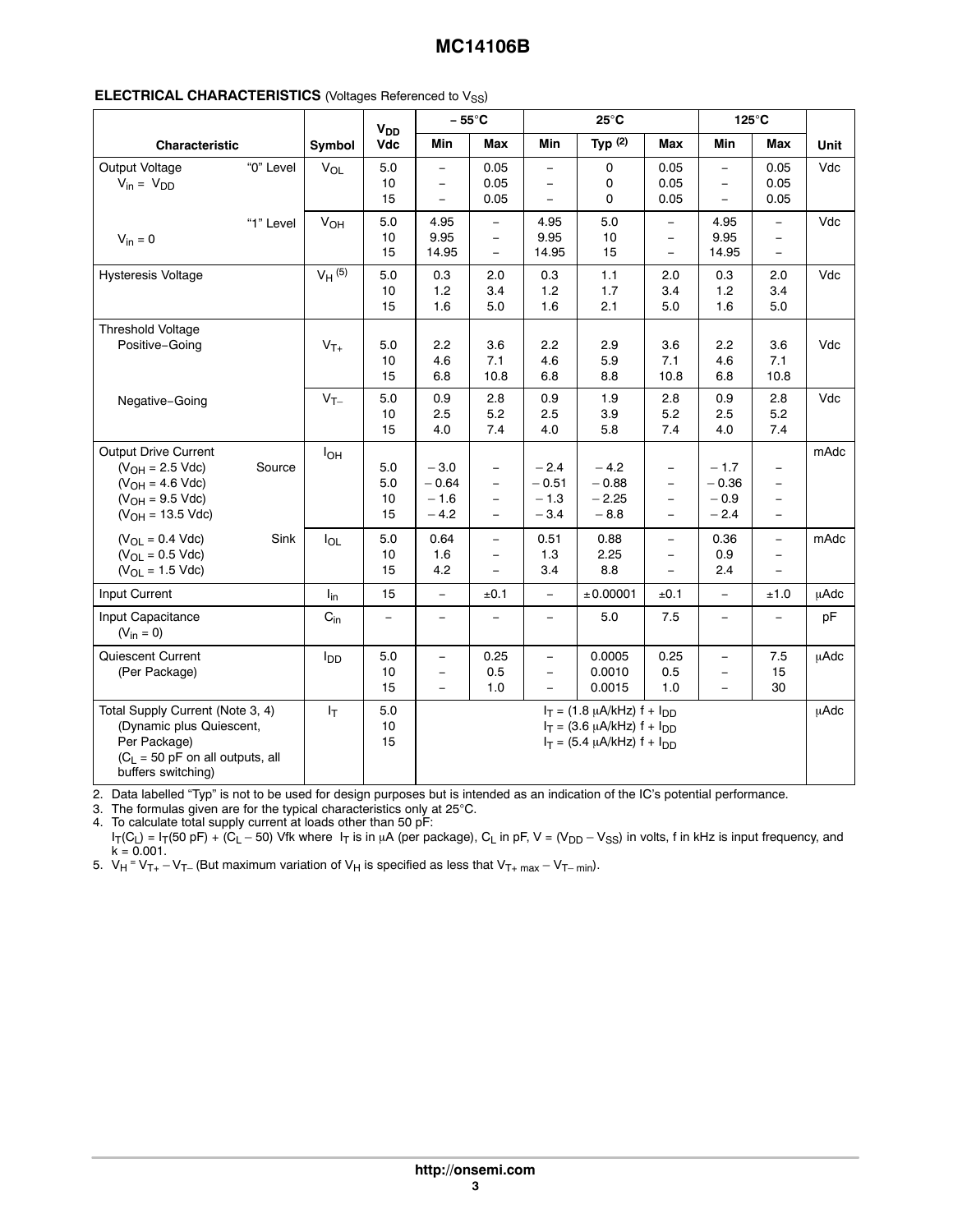| <b>Characteristic</b>  | Symbol                              | V <sub>DD</sub><br>Vdc | Min                      | Typ $(6)$ | <b>Max</b> | Unit |
|------------------------|-------------------------------------|------------------------|--------------------------|-----------|------------|------|
| Output Rise Time       | t <sub>TLH</sub>                    | 5.0                    |                          | 100       | 200        | ns   |
|                        |                                     | 10                     |                          | 50        | 100        |      |
|                        |                                     | 15                     | $\overline{\phantom{m}}$ | 40        | 80         |      |
| Output Fall Time       | $t$ <sub>THL</sub>                  | 5.0                    |                          | 100       | 200        | ns   |
|                        |                                     | 10                     | -                        | 50        | 100        |      |
|                        |                                     | 15                     |                          | 40        | 80         |      |
| Propagation Delay Time | t <sub>PLH</sub> , t <sub>PHL</sub> | 5.0                    |                          | 125       | 250        | ns   |
|                        |                                     | 10                     |                          | 50        | 100        |      |
|                        |                                     | 15                     | -                        | 40        | 80         |      |

6. Data labelled "Typ" is not to be used for design purposes but is intended as an indication of the IC's potential performance.



**Figure 1. Switching Time Test Circuit and Waveforms**



**Figure 2. Typical Transfer Characteristics**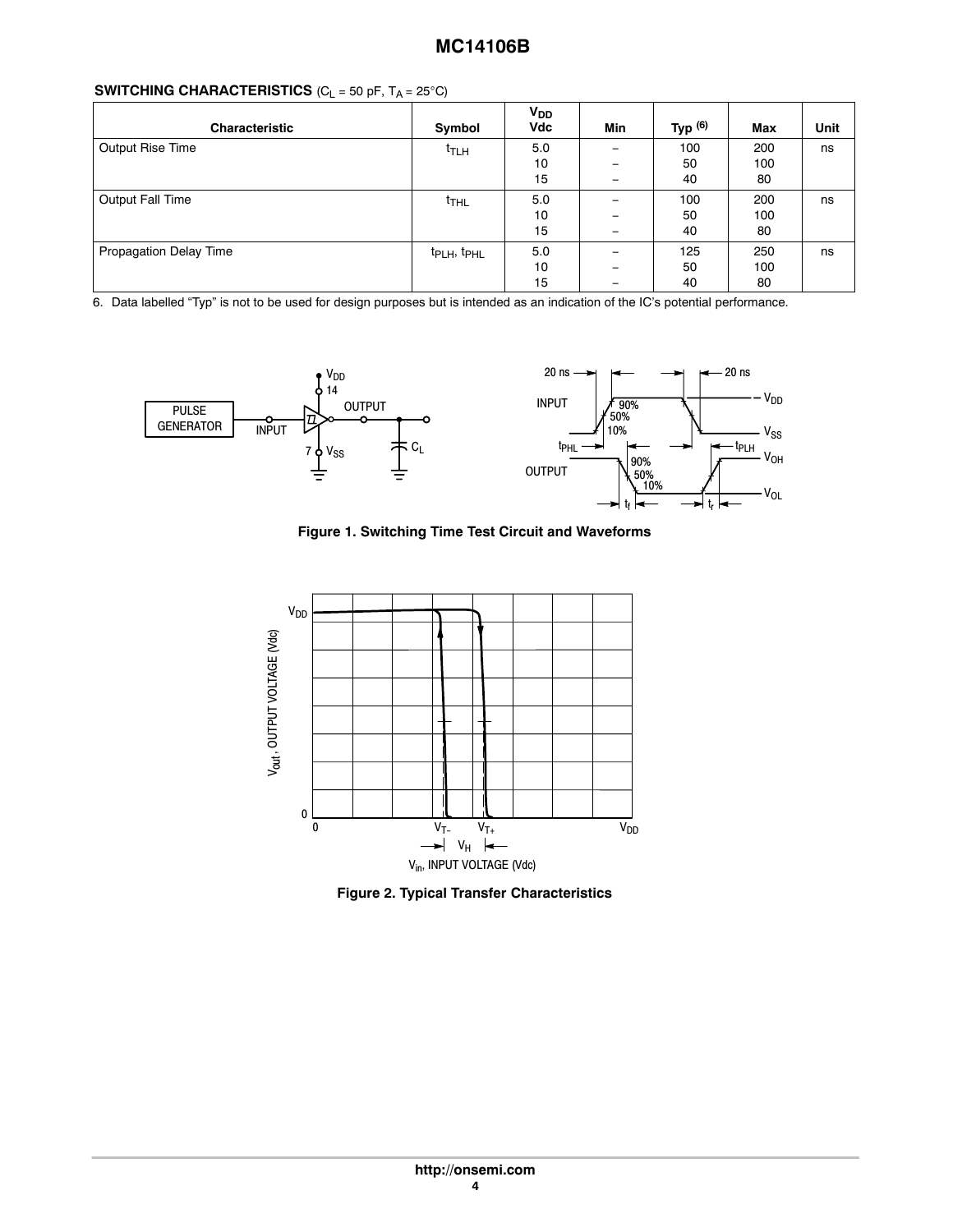## **APPLICATIONS**





**(a) Schmitt Triggers will square up inputs with slow rise and fall times.**









Useful as Pushbutton/Keyboard Debounce Circuit.

## **Figure 4. Monostable Multivibrator**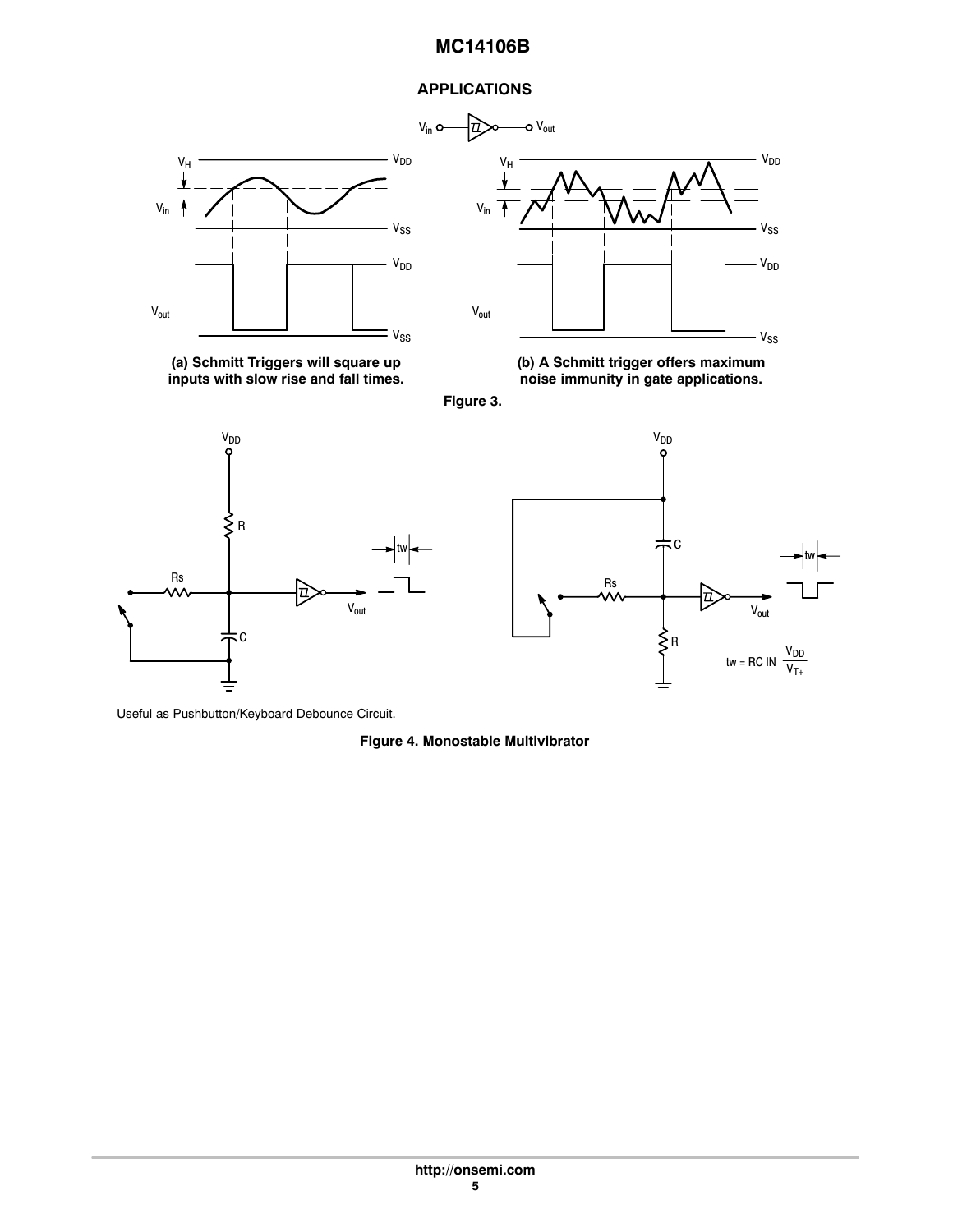



Useful in discriminating against short pulse durations.

**Figure 6. Integrator**



Useful as an edge detector circuit.



Figure 7. Differentiator **Figure 8. Positive Edge Time Delay Circuit**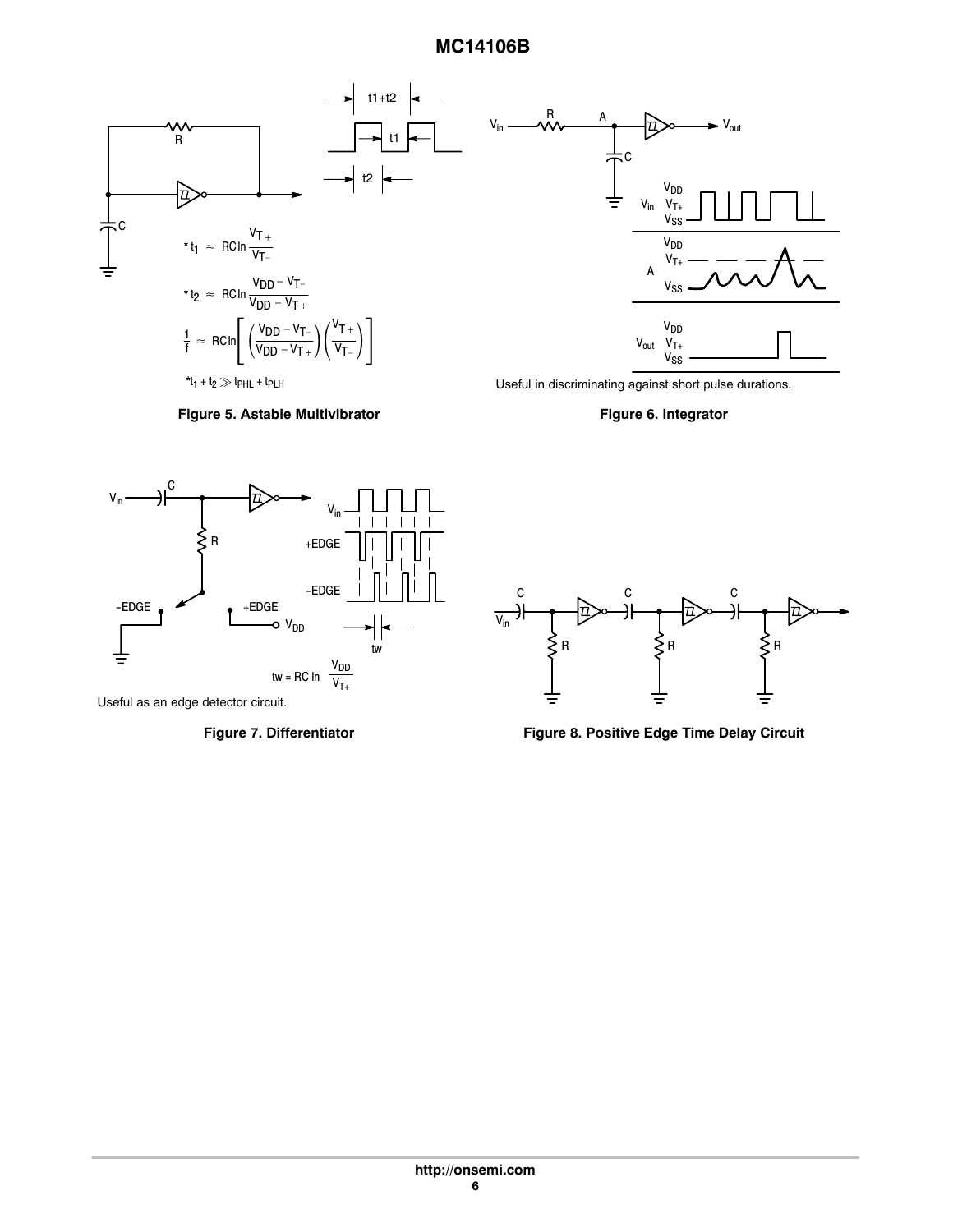## **PACKAGE DIMENSIONS**

**PDIP−14** CASE 646−06 ISSUE P



NOTES:<br>
1. DIMENSIONING AND TOLERANCING PER ANSI<br>
2. CONTROLLING DIMENSION: INCH.<br>
3. DIMENSION L TO CENTER OF LEADS WHEN<br>
FORMED PARALLEL.<br>
4. DIMENSION B DOES NOT INCLUDE MOLD FLASH.<br>
5. ROUNDED CORNERS OPTIONAL.

|     |            |            | <b>INCHES</b> |            | <b>MILLIMETERS</b> |
|-----|------------|------------|---------------|------------|--------------------|
|     | <b>DIM</b> | <b>MIN</b> | <b>MAX</b>    | <b>MIN</b> | <b>MAX</b>         |
|     | А          | 0.715      | 0.770         | 18.16      | 19.56              |
|     | в          | 0.240      | 0.260         | 6.10       | 6.60               |
|     | С          | 0.145      | 0.185         | 3.69       | 4.69               |
|     | D          | 0.015      | 0.021         | 0.38       | 0.53               |
|     | F          | 0.040      | 0.070         | 1.02       | 1.78               |
|     | G          | 0.100 BSC  |               | 2.54 BSC   |                    |
|     | н          | 0.052      | 0.095         | 1.32       | 2.41               |
|     | J          | 0.008      | 0.015         | 0.20       | 0.38               |
|     | κ          | 0.115      | 0.135         | 2.92       | 3.43               |
|     |            | 0.290      | 0.310         | 7.37       | 7.87               |
|     | M          | ---        | $10^{\circ}$  | ---        | $10^{\circ}$       |
| м – | N          | 0.015      | 0.039         | 0.38       | 1.01               |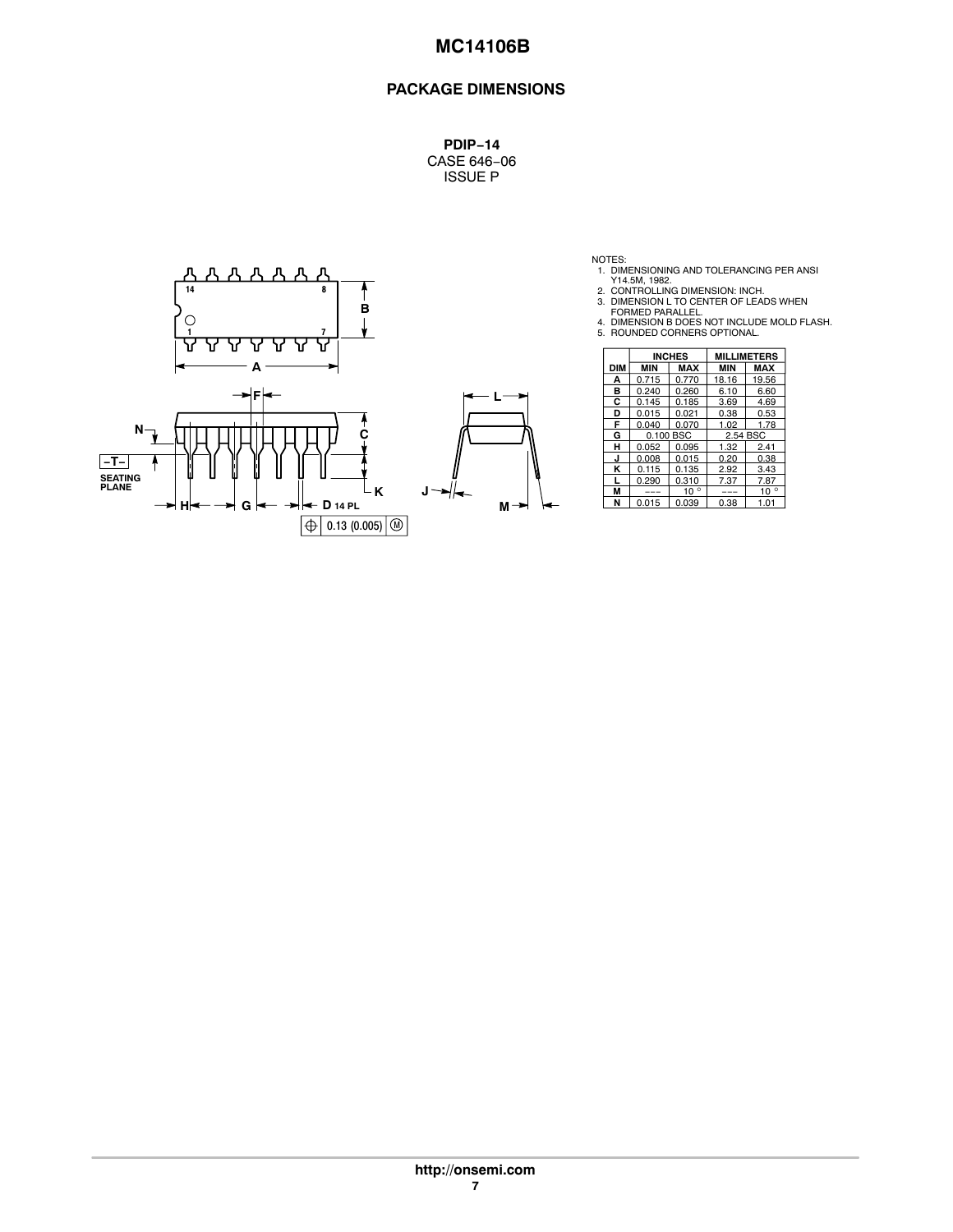## **PACKAGE DIMENSIONS**

**SOIC−14** CASE 751A−03 ISSUE H



NOTES:

- 
- 1. DIMENSIONING AND TOLERANCING PER<br>ANSI Y14.5M, 1982.<br>2. CONTROLLING DIMENSION: MILLIMETER.<br>3. DIMENSIONS A AND B DO NOT INCLUDE<br>MOLD PROTRUSION.
- 4. MAXIMUM MOLD PROTRUSION 0.15 (0.006) PER SIDE.
- 5. DIMENSION D DOES NOT INCLUDE DAMBAR PROTRUSION. ALLOWABLE DAMBAR PROTRUSION SHALL BE 0.127 (0.005) TOTAL IN EXCESS OF THE D DIMENSION AT MAXIMUM MATERIAL CONDITION.

|            |                     | <b>MILLIMETERS</b> |              | <b>INCHES</b> |  |
|------------|---------------------|--------------------|--------------|---------------|--|
| <b>DIM</b> | <b>MIN</b>          | <b>MAX</b>         | <b>MIN</b>   | <b>MAX</b>    |  |
| A          | 8.55                | 8.75               | 0.337        | 0.344         |  |
| в          | 3.80                | 4.00               | 0.150        | 0.157         |  |
| С          | 1.35                | 1.75               | 0.054        | 0.068         |  |
| D          | 0.35                | 0.49               | 0.014        | 0.019         |  |
| F          | 0.40                | 1.25               | 0.016        | 0.049         |  |
| G          |                     | 1.27 BSC           |              | 0.050 BSC     |  |
| J          | 0.19                | 0.25               | 0.008        | 0.009         |  |
| ĸ          | 0.10                | 0.25               | 0.004        | 0.009         |  |
| М          | $\circ$<br>$\Omega$ | $7^\circ$          | $\circ$<br>O | $7^\circ$     |  |
| P          | 5.80                | 6.20               | 0.228        | 0.244         |  |
| R          | 0.25                | 0.50               | 0.010        | 0.019         |  |

### **SOLDERING FOOTPRINT\***



\*For additional information on our Pb−Free strategy and soldering details, please download the ON Semiconductor Soldering and Mounting Techniques Reference Manual, SOLDERRM/D.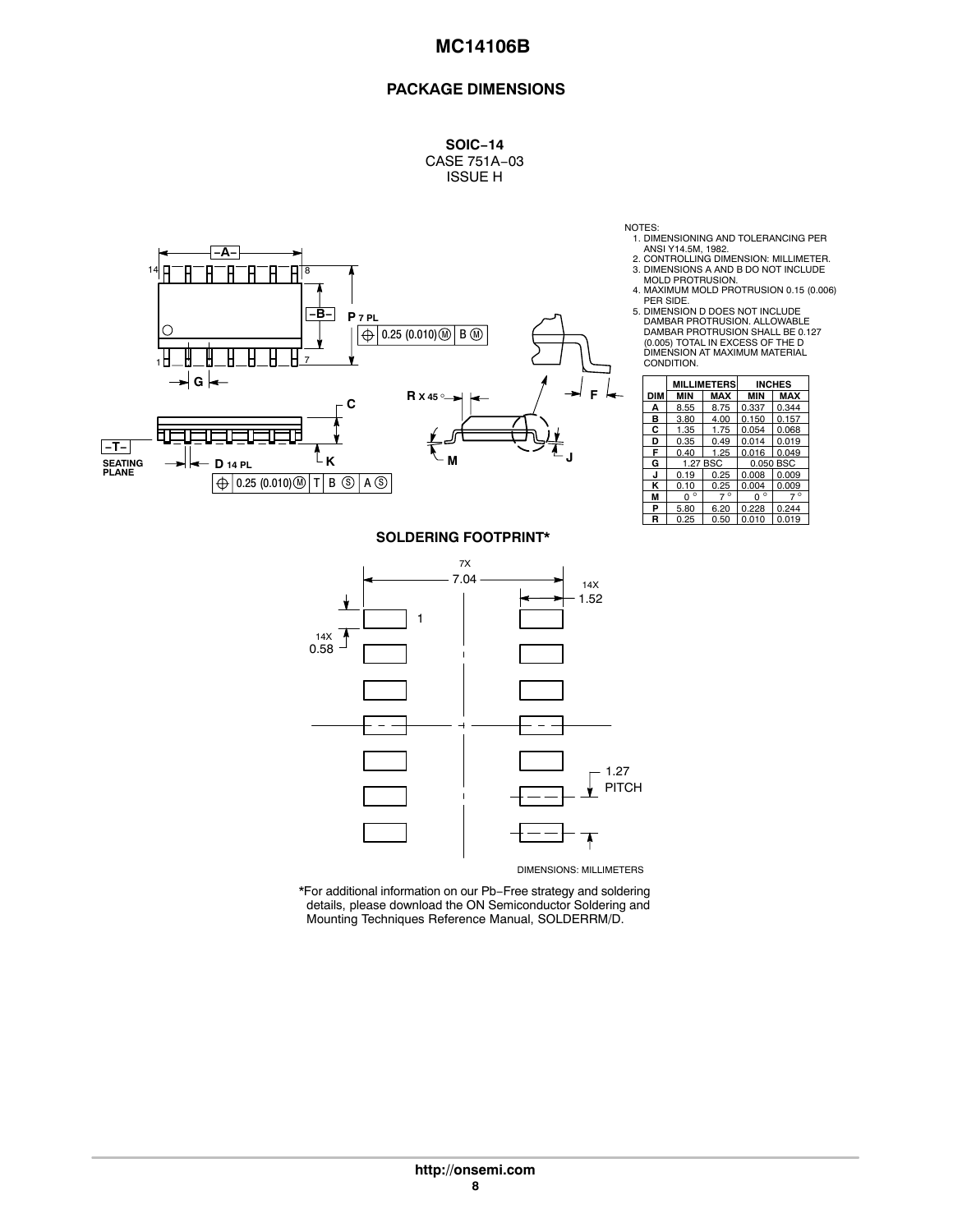### **PACKAGE DIMENSIONS**

**TSSOP−14** CASE 948G−01 ISSUE B



- NOTES:<br>1. DIMENSIONING AND TOLERANCING PER<br>ANSI Y14.5M, 1982.<br>2. CONTROLLING DIMENSION: MILLIMETER.<br>3. DIMENSION A DOES NOT INCLUDE MOLD<br>FLASH, PROTRUSIONS OR GATE BURRS<br>MOLD FLASH OR GATE BURRS SHALL NOT
	- EXCEED 0.15 (0.006) PER SIDE. 4. DIMENSION B DOES NOT INCLUDE INTERLEAD FLASH OR PROTRUSION. INTERLEAD FLASH OR PROTRUSION SHALL
	- NOT EXCEED 0.25 (0.010) PER SIDE. 5. DIMENSION K DOES NOT INCLUDE DAMBAR PROTRUSION. ALLOWABLE DAMBAR PROTRUSION SHALL BE 0.08 (0.003) TOTAL IN EXCESS OF THE K DIMENSION AT MAXIMUM MATERIAL

CONDITION. 6. TERMINAL NUMBERS ARE SHOWN FOR REFERENCE ONLY.

| DIMENSION A AND B ARE TO BE<br>$\mathbf{7}$ |          |             |                                                        |            |  |  |  |
|---------------------------------------------|----------|-------------|--------------------------------------------------------|------------|--|--|--|
|                                             |          | MILLIMETERS | <del>:RMINED AT DATUM PLANE -Wi</del><br><b>INCHES</b> |            |  |  |  |
| DIM                                         | MIN      | <b>MAX</b>  | <b>MIN</b>                                             | <b>MAX</b> |  |  |  |
| А                                           | 4.90     | 5.10        | 0.193                                                  | 0.200      |  |  |  |
| в                                           | 4.30     | 4.50        | 0.169                                                  | 0.177      |  |  |  |
| С                                           |          | 1.20        |                                                        | 0.047      |  |  |  |
| D                                           | 0.05     | 0.15        | 0.002                                                  | 0.006      |  |  |  |
| F                                           | 0.50     | 0.75        | 0.020                                                  | 0.030      |  |  |  |
| G                                           | 0.65 BSC |             | 0.026 BSC                                              |            |  |  |  |
| н                                           | 0.50     | 0.60        | 0.020                                                  | 0.024      |  |  |  |
| J                                           | 0.09     | 0.20        | 0.004                                                  | 0.008      |  |  |  |
| J1                                          | 0.09     | 0.16        | 0.004                                                  | 0.006      |  |  |  |
| ĸ                                           | 0.19     | 0.30        | 0.007                                                  | 0.012      |  |  |  |
| K1                                          | 0.19     | 0.25        | 0.007                                                  | 0.010      |  |  |  |
|                                             | 6.40 BSC |             | 0.252 BSC                                              |            |  |  |  |
| м                                           | ٥<br>n   | $8^\circ$   | $\circ$<br>0                                           | $8^\circ$  |  |  |  |

### **SOLDERING FOOTPRINT\***



\*For additional information on our Pb−Free strategy and soldering details, please download the ON Semiconductor Soldering and Mounting Techniques Reference Manual, SOLDERRM/D.